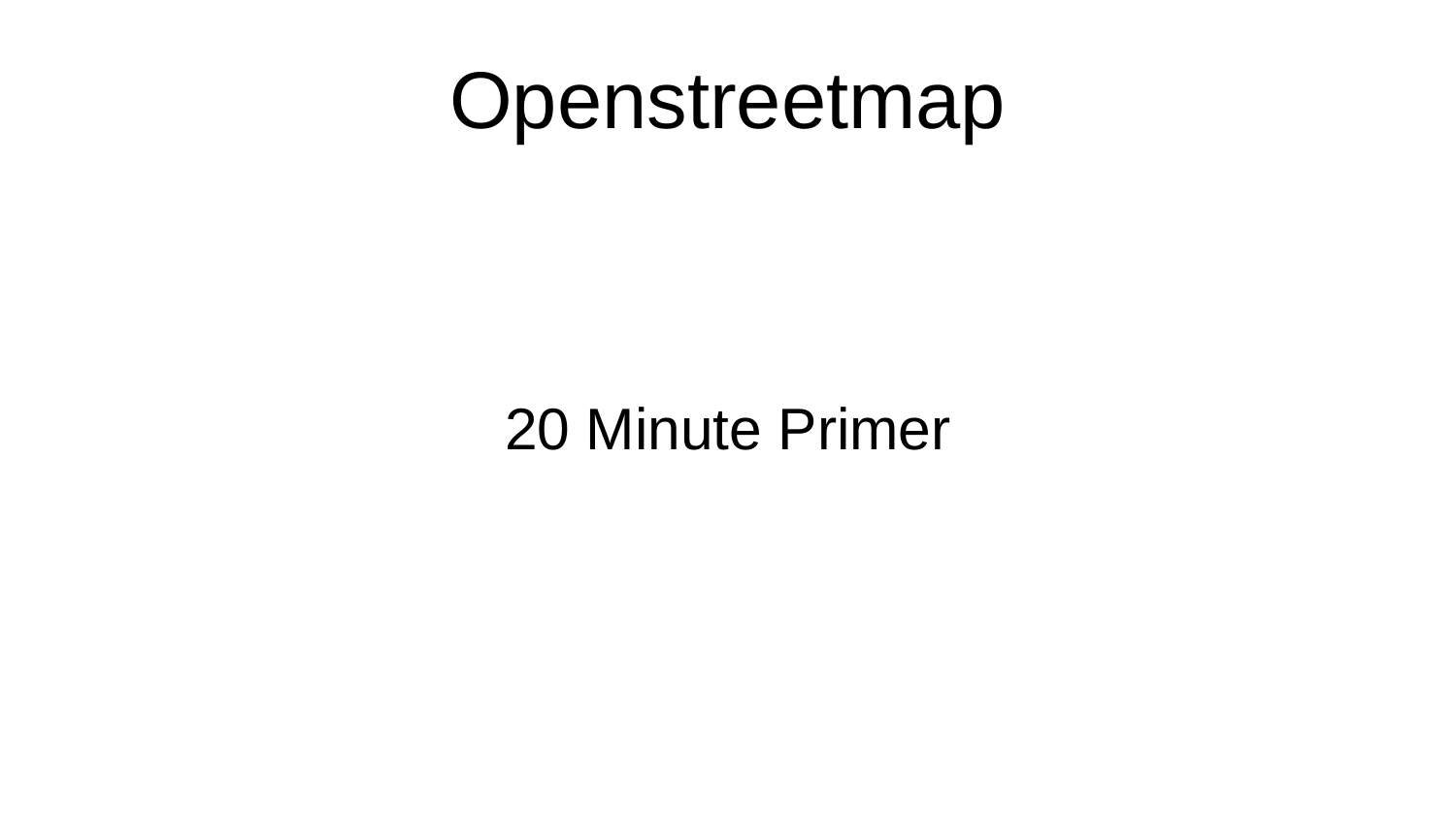### Me?

### Thomas Christlieb Software engineer and DBA since  $\sim$  15 years Likes Hiking, Geocaching, Climbing … all of which are in need for good and accurate maps!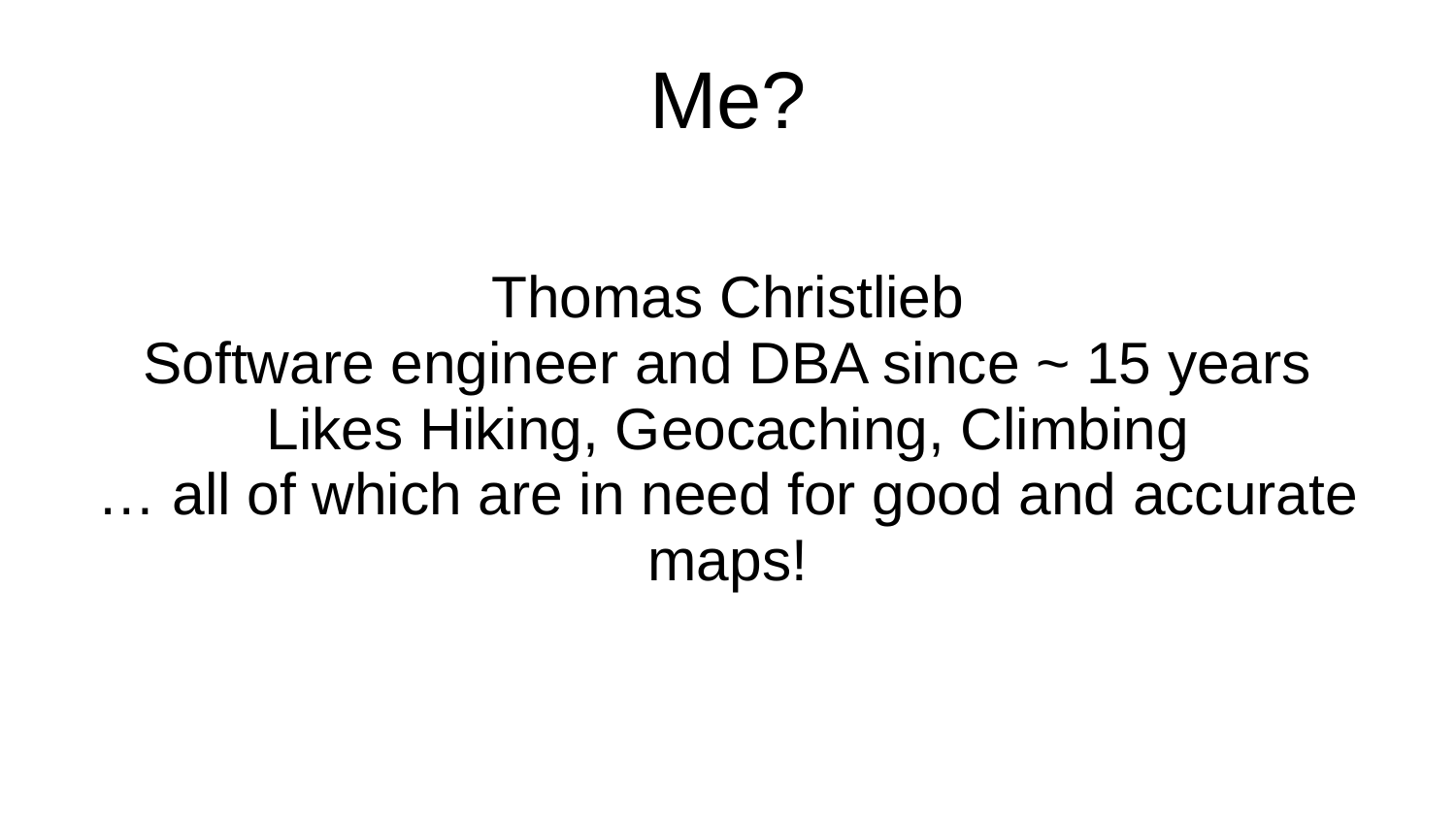# What is Openstreetmap (OSM)?

- Founded 2004 by Steve Coast in the UK. Inspired by **Wikipedia**
- Like geocaching it needed the deactivation of GPS Selective Availability in 2000
	- It's primarily a ~1TB postgresql database
		- You can create maps from it
			- It's Opensource and Free!
- It's worldwide and sometimes more accurate than any other map!
- You can use it, you can build your own maps, you even can sell them.

Just add the Tag that it's from Openstreetmap!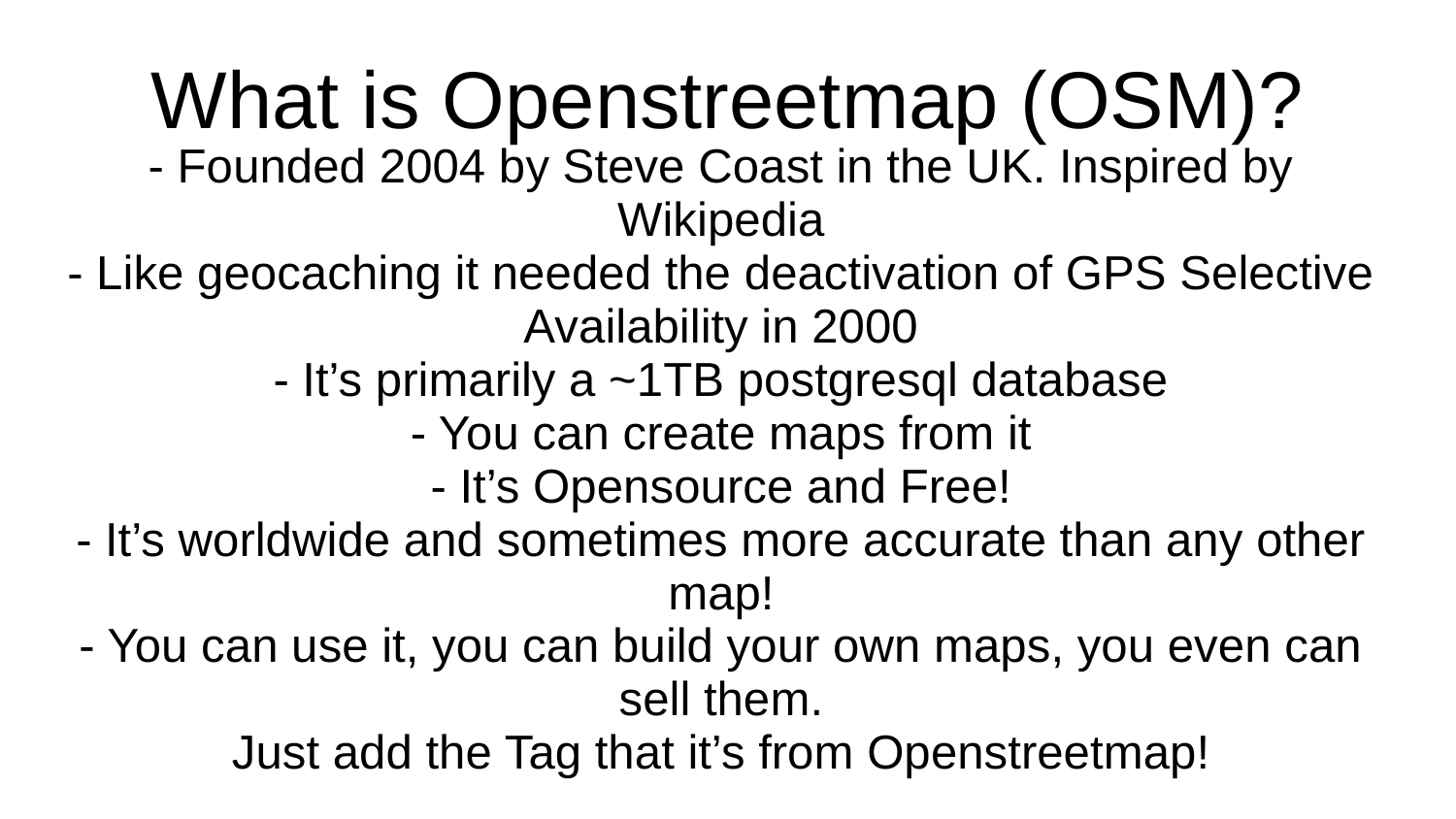## How can you contribute?

- Donate :-)

- Use a Mapping app on your smartphone (you can install one right now!)
	- Use the online map and map some aerial pictures
	- Add Tags to buildings (new Cafe? Changed opening hours?)

It does NOT need to be accurate. Thats the big charm. Just add the stuff, it can be fixed later if needed! -> Simply map everything on the ground!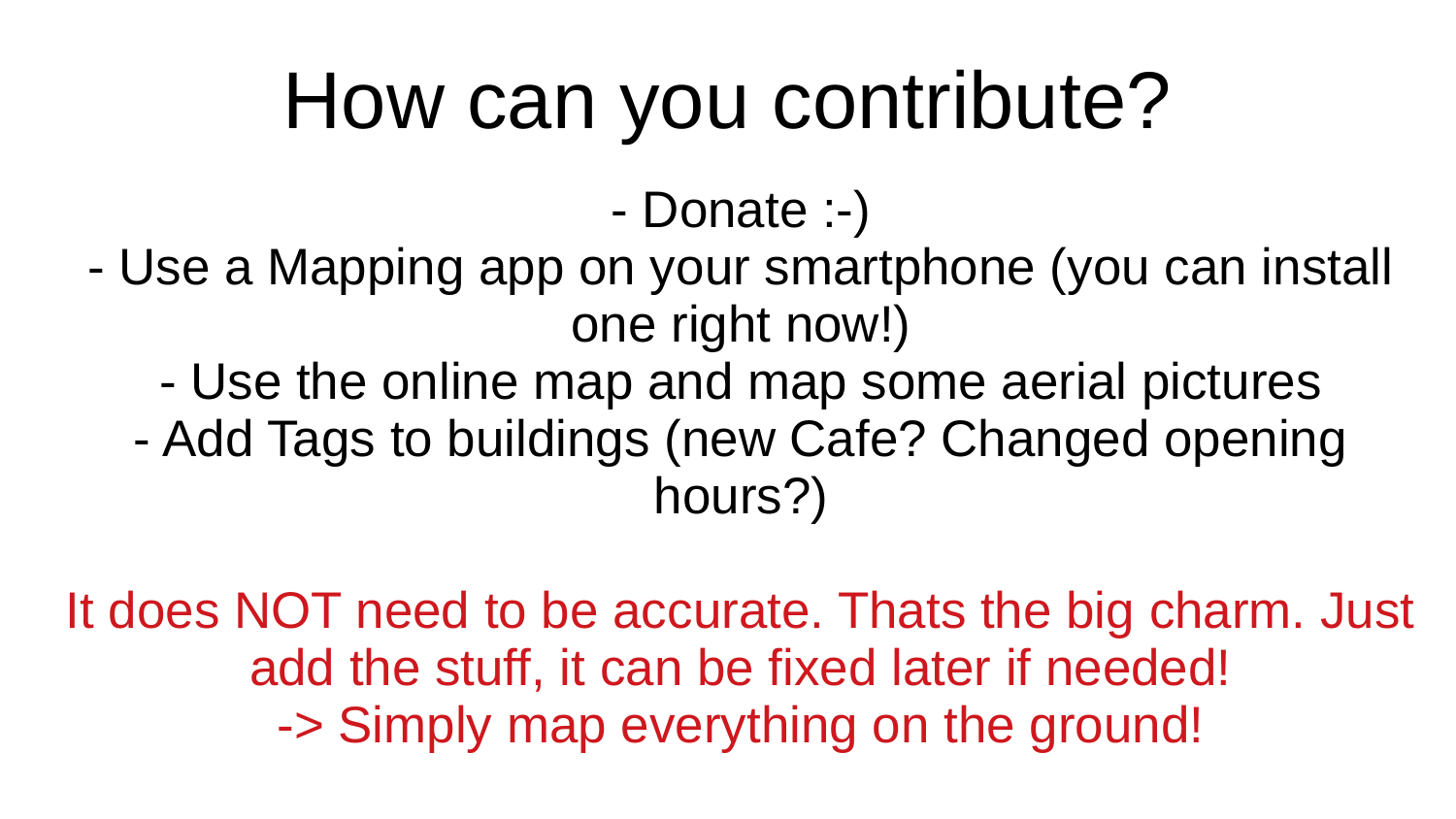## What node types are there?

- Camera
- Postbox
- Company
- Bus Station
	- Bank
	- Telephone

.

.

.

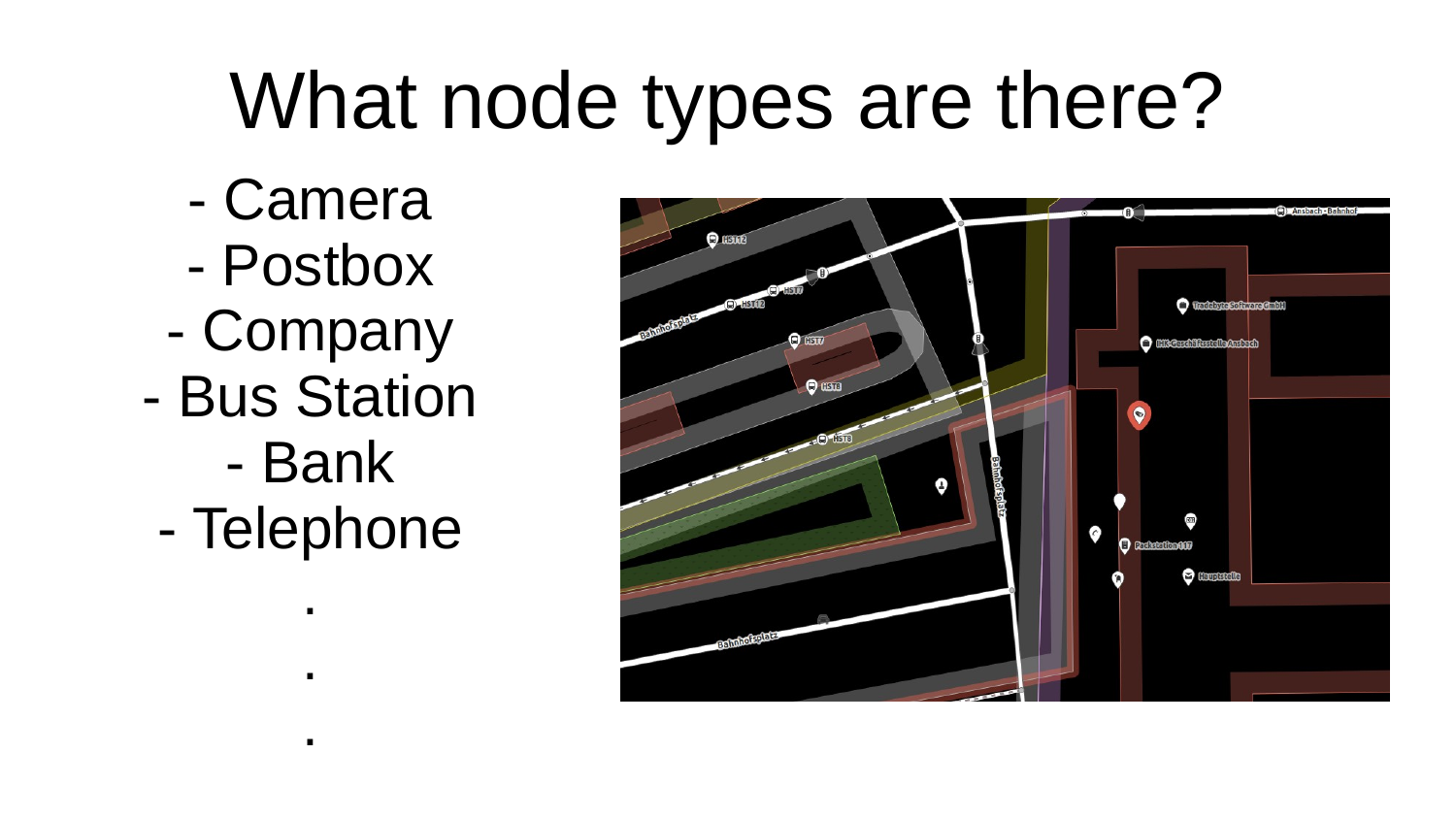## Whats in the database?

#### $\vee$  Alle Eigenschaften (11)

| addr:city<br>$\overline{\phantom{a}}$   | Ansbach<br>$\overline{\phantom{a}}$ | 亩                             | i |
|-----------------------------------------|-------------------------------------|-------------------------------|---|
| addr:housenumber $\equiv$               | 8<br>₩                              | $\hat{\overline{\mathbb{m}}}$ | i |
| addr:postcode                           | 91522<br>$\overline{\phantom{a}}$   | 霝                             | i |
| addr:street<br>$\overline{\phantom{a}}$ | Bahnhofsplatz<br>₩                  | 命                             | i |
| description<br>₩                        | Softwarefirma. L                    | 命                             | i |
| level<br>$\overline{\phantom{a}}$       | $\overline{\phantom{a}}$<br>₩       | $\hat{\mathbb{m}}$            | i |
| $\overline{\phantom{a}}$<br>name        | Tradebyte Softw                     | 霝                             | i |
| office<br>÷                             | company<br>₩                        | 命                             | i |
| phone<br>v                              | +49981208220<br>v                   | 命                             | i |
| website<br>$\overline{\phantom{a}}$     | https://tradebyt  =                 | $\hat{\mathbb{m}}$            | i |
| wheelchair<br>v                         | yes<br>▼                            | $\hat{\mathbb{m}}$            | i |

#### $\vee$  Alle Eigenschaften (7)

目田

| highway         | residential   | 亩  | i |
|-----------------|---------------|----|---|
| lit             | yes           | 霝  | i |
| maxspeed        | 50            | 霝  | i |
| name            | Bahnhofstraße | 霝  | i |
| sidewalk        | both          | 霝  | i |
| source:maxspeed | DE:urban      | ti | i |
| surface         | asphalt       | 霝  | i |
|                 |               |    |   |

### - Nodes - Ways - Relations

|                                   |                         | $\Box$ $\vee$ Alle Eigenschaften (2)<br>Ħ |               |                          |                          |                                   |  |
|-----------------------------------|-------------------------|-------------------------------------------|---------------|--------------------------|--------------------------|-----------------------------------|--|
| $\widehat{\overline{\mathbb{U}}}$ | $\mathring{1}$          | restriction<br>$\overline{\phantom{a}}$   | no_right_turn | $\overline{\phantom{a}}$ | $\widehat{\mathbb{m}}$   | i                                 |  |
| 霝                                 | $\overline{\mathrm{I}}$ | type<br>$\overline{\phantom{a}}$          | restriction   | $\overline{\phantom{a}}$ | $\hat{\mathbb{m}}$       | $\overline{\mathrm{I}}$           |  |
| $\widehat{\mathbb{m}}$            | $\overline{\mathrm{I}}$ | ÷                                         |               |                          |                          |                                   |  |
| 霝                                 | i                       |                                           |               |                          |                          |                                   |  |
| 霝                                 | i                       | $\vee$ Alle Mitglieder (3)                |               |                          |                          |                                   |  |
| $\hat{\overline{\mathbb{m}}}$     | i                       | Ortsstraße Bahnhofsplatz                  |               |                          |                          |                                   |  |
| 霝                                 | $\overline{\mathrm{I}}$ | from<br>$\overline{\phantom{a}}$          |               |                          |                          |                                   |  |
|                                   |                         | <b>Punkt</b>                              |               |                          |                          | 1                                 |  |
|                                   |                         | via                                       |               |                          | $\overline{\phantom{a}}$ | $\widehat{\overline{\mathbb{m}}}$ |  |
| Ortsstraße Bahnhofstraße          |                         |                                           |               |                          |                          |                                   |  |
|                                   |                         | to                                        |               |                          | $\overline{\phantom{a}}$ | $\widehat{\mathbb{m}}$            |  |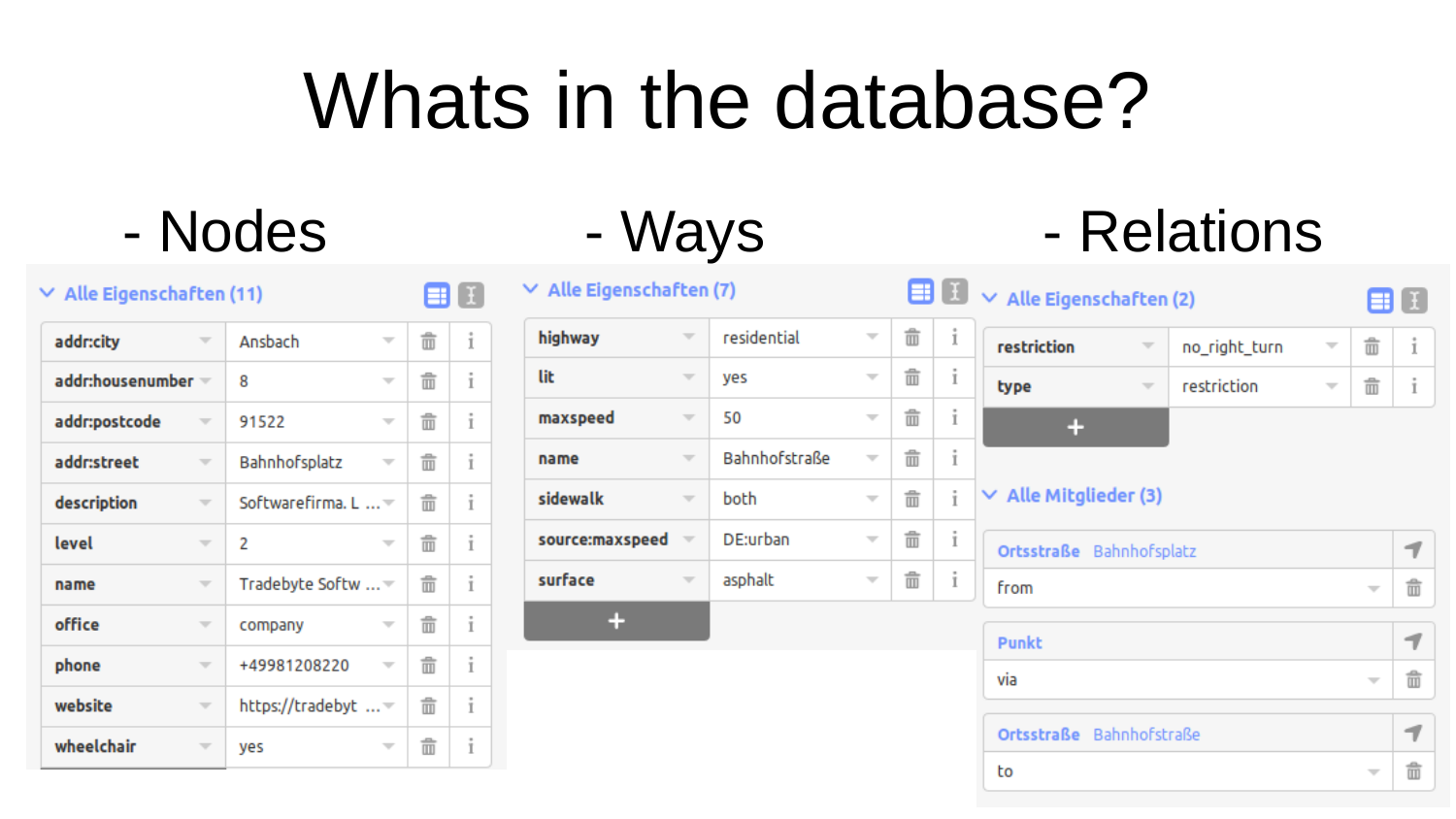## Let's look at our node in the database...

<http://download.geofabrik.de/europe/germany/bayern-latest.osm.pbf>→ 540 MB for Bavaria (import using osmosis)

SELECT \*, ST\_AsText(ST\_Transform(geom, 4326)) FROM nodes WHERE tags -> 'name' = 'Tradebyte Software GmbH';

#### $\rightarrow$  SRID 4326 is WGS84 Projection

```
-[ RECORD 1 ]-<br>id
                4463317848
versionuser_id<br>tstamp
                tstamp | 2017-10-28 13:36:54
                                                                                                Earth's Gravity Field Anomalies (milligals)
changeset id
tags | "name"=>"Tradebyte Software GmbH", "level"=>"2", "phone"=>"+49981200440;","level"->"company",
"website"=>"https://tradebyte.com", "addr:city"=>"Ansbach", "wheelchair"=>"yes", "addr:street"=>"Bahnhofsplatz", 
"description"=>"Softwarefirma. Lösungen für eine nahtlose Vernetzung von Herstellern, Händlern und Retailern im 
digitalen Supply Chain.", "addr:postcode"=>"91522", "addr:housenumber"=>"8"
```
geom | 0101000020E610000021D50B9986282540DAAB34CE4BA64840  $\overline{5}$ t astext | POINT(10.5791519 49.2991884)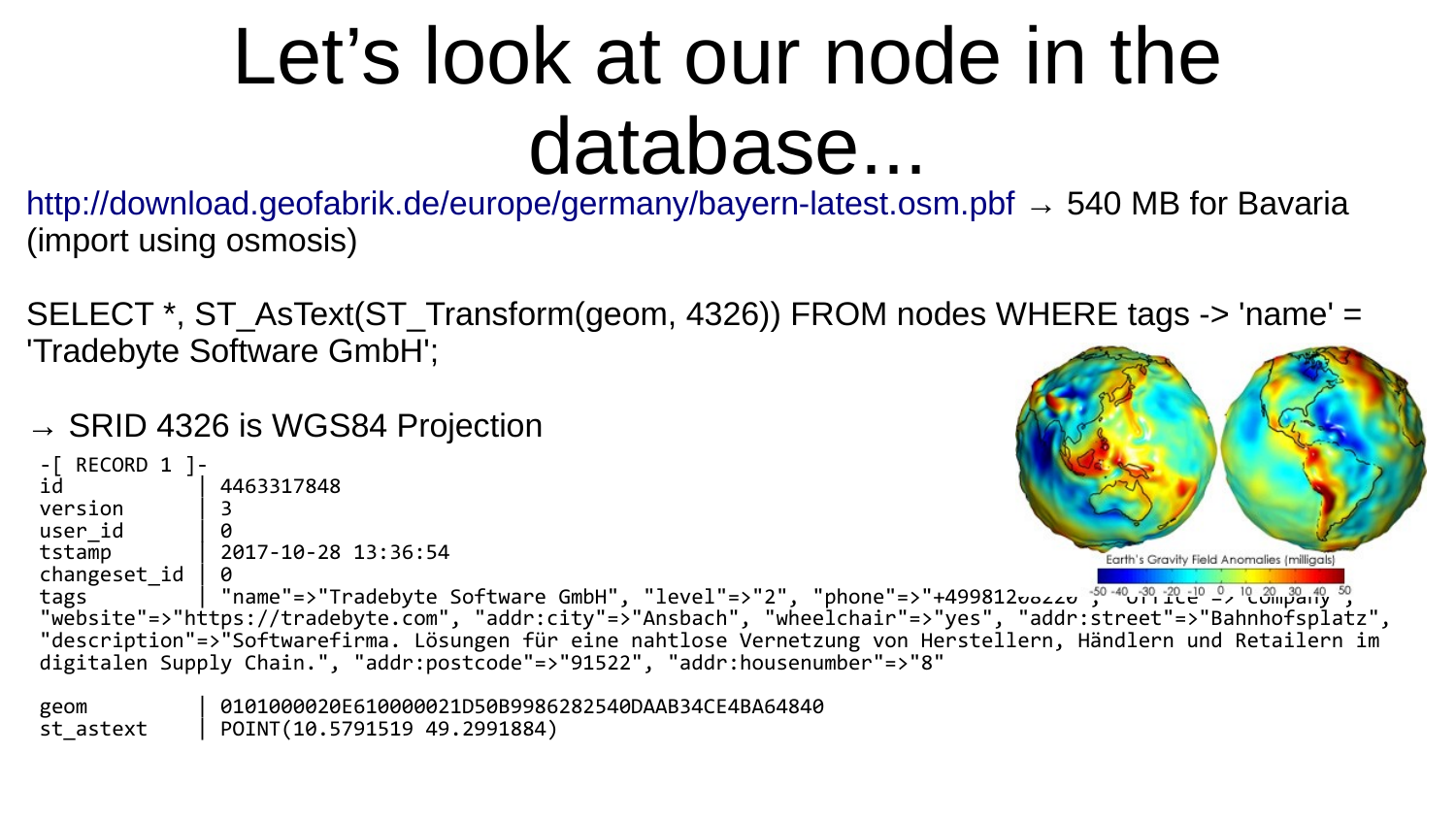### Some (usefull?) stuff… Where is the next waterfall?

```
SELECT a.tags -> 'name' AS name, 
round(ST_DistanceSphere(a.geom, b.geom) / 1000) AS "Distance in km",
ST_AsText(ST_Transform(a.geom, 4326)) AS Coordinates,
degrees(ST_Azimuth(b.geom, a.geom)) AS Direction 
FROM 
nodes a, 
nodes b 
WHERE 
a.tags -> 'waterway' = 'waterfall' 
and a.tags -> 'name' != '' 
and b.tags -> 'name' = 'Oettingen' 
and b.tags -> 'railway' = 'halt'
```

```
order by 2;
```

| name                   | Distance in $km$ | coordinates                   | direction        |
|------------------------|------------------|-------------------------------|------------------|
| Tiefenbachabsturz      | 70               | POINT (11.3277964 49.3492889) | 60.9422550314605 |
| Röthenbach-Wasserfall  | 74               | POINT (11.3346598 49.4042733) | 57.9860563672948 |
| Klingender Wasserfall  | 78               | POINT (11.2983854 49.4782282) | 52.640983913759  |
| Kalkbach-Wasserfälle   | 91               | POINT (11.2497829 49.6424409) | 42.9862510409032 |
| Kalkbach-Wasserfälle   | 91               | POINT (11.2490756 49.6432751) | 42.9210340435697 |
| Sinterstufen           | 91               | POINT(11.2799204 49.627587)   | 44.8981916459071 |
| Ochsenklavier          | 91               | POINT(11.0677786 49.7083163)  | 31.5251506708662 |
| Moritzbach Wasserfall  | 94               | POINT (11.1850145 49.703233)  | 37.6690795552998 |
| Harnbach-Wasserfall    | 95               | POINT (11.4636705 49.5895626) | 53.2679379920274 |
| Harnbach-Wasserfall    | 96               | POINT (11.4661704 49.5911182) | 53.2810975264065 |
| Wedenbach-Wasserfall   | 107              | POINT(11.217483 49.8144508)   | 35.399537157201  |
| Große Kaskade          | 109              | POINT (11.4860708 48.1576033) | 131.582430526682 |
| Ellernbach-Wasserfall  | 114              | POINT (11.0809704 49.9161626) | 26.3708914483251 |
| Betonierter wasserfall | 125              | POINT (12.198349 48.5565354)  | 103.636621920367 |
| Wasserfall             | 143              | POINT (11.3774673 50.1260012) | 33.3715986011868 |
| Schleierfälle          | 144              | POINT (10.9864347 47.6753641) | 163.033585739769 |
| Pfersag-Wasserfall     | 144              | POINT (11.2613916 50.1699689) | 28.3831474296451 |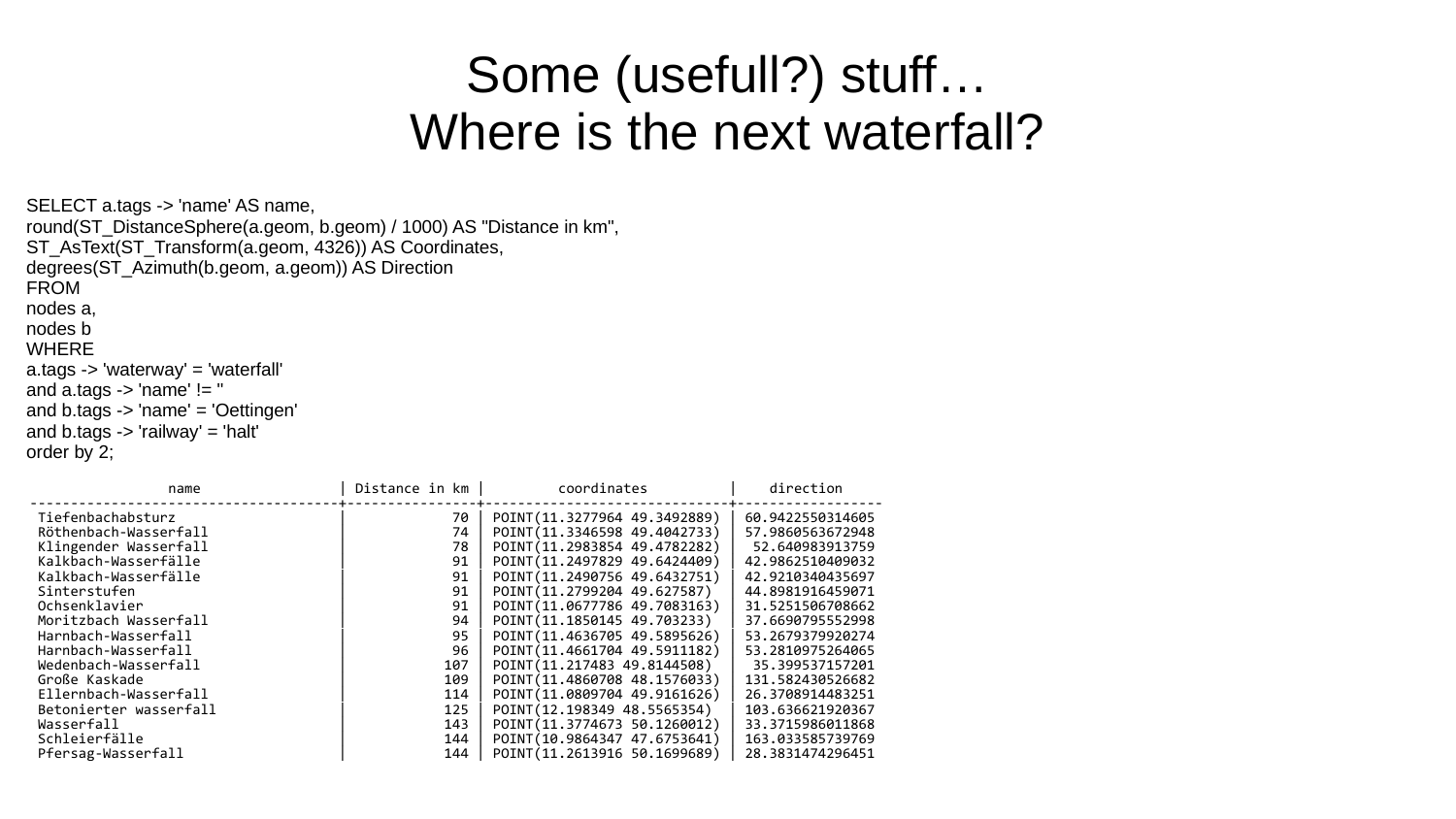#### Some (usefull?) stuff… SELECT atags -> 'name' AS name,  $\blacksquare$  Where is the next Kentucky Fried Chicken?

#### a.tags -> 'addr:city' AS Stadt, round(ST\_DistanceSphere(c.geom, b.geom) / 1000) AS "Distance in km", ST\_AsText(ST\_Transform(c.geom, 4326)) AS Coordinates, concat(round(degrees(ST\_Azimuth(b.geom, c.geom))), ' °') AS Direction FROM ways a, nodes b, nodes c **WHERE**  $c.id = a.nodes[1]$ and lower(a.tags -> 'amenity') = 'fast\_food' and (lower(a.tags -> 'name') = 'kfc' or lower(a.tags -> 'name') = 'kentucky fried chicken') and b.tags -> 'name' = 'Oettingen' and b.tags -> 'railway' = 'halt' UNION ALL SELECT a.tags -> 'name' AS name, a.tags -> 'addr:city' AS Stadt, round(ST\_DistanceSphere(a.geom, b.geom) / 1000) AS "Distance in km", ST\_AsText(ST\_Transform(a.geom, 4326)) AS Coordinates, concat(round(degrees(ST\_Azimuth(b.geom, a.geom))), ' °') AS Direction FROM nodes a, nodes b WHERE lower(a.tags -> 'amenity') = 'fast\_food' and (lower(a.tags -> 'name') = 'kfc' or lower(a.tags -> 'name') = 'kentucky fried chicken') and b.tags -> 'name' = 'Oettingen' and b.tags -> 'railway' = 'halt' order by 3 asc;

a.tags -> 'name' AS name,

#### Name Tag can be on a way or on a node!

| name                                                                                                                                                                               | stadt                                                                              | Distance in $km$                                         | coordinates                                                                                                                                                                                                                                                                                                                     | direction                                                                                                                           |
|------------------------------------------------------------------------------------------------------------------------------------------------------------------------------------|------------------------------------------------------------------------------------|----------------------------------------------------------|---------------------------------------------------------------------------------------------------------------------------------------------------------------------------------------------------------------------------------------------------------------------------------------------------------------------------------|-------------------------------------------------------------------------------------------------------------------------------------|
| <b>KFC</b><br>Kentucky Fried Chicken<br>KFC.<br><b>KFC</b><br>Kentucky Fried Chicken<br>KFC.<br>Kentucky Fried Chicken<br>KFC.<br>Kentucky Fried Chicken<br>Kentucky Fried Chicken | Nürnberg<br>Nürnberg<br>Nürnberg<br>Augsburg<br>Nürnberg<br>Augsburg<br>Ingolstadt | 55<br>64<br>66<br>66<br>66<br>66<br>67<br>67<br>67<br>67 | POINT (11.3403355 49.0426112)<br>POINT(11.0080418 49.4575247)<br>POINT (11.0815578 49.4460633)<br>POINT(11.081574 49.4460329)<br>POINT (10.8749175 48.3813824)<br>POINT(11.0682782 49.4488967)<br>POINT(10.8676552 48.3713111)<br>POINT (11.1256353 49.4343578)<br>POINT(10.9348895 48.3887379)<br>POINT(11.4632648 48.7487741) | 82°<br>$39^\circ$<br>44 $^{\circ}$<br>44 °<br>$154$ $\degree$<br>43°<br>$155$ $\degree$<br>47 $\degree$<br>149°<br>$103$ $^{\circ}$ |
| KFC.                                                                                                                                                                               | Neu-Ulm                                                                            | 74                                                       | POINT (10.021679 48.3955108)                                                                                                                                                                                                                                                                                                    | 226°                                                                                                                                |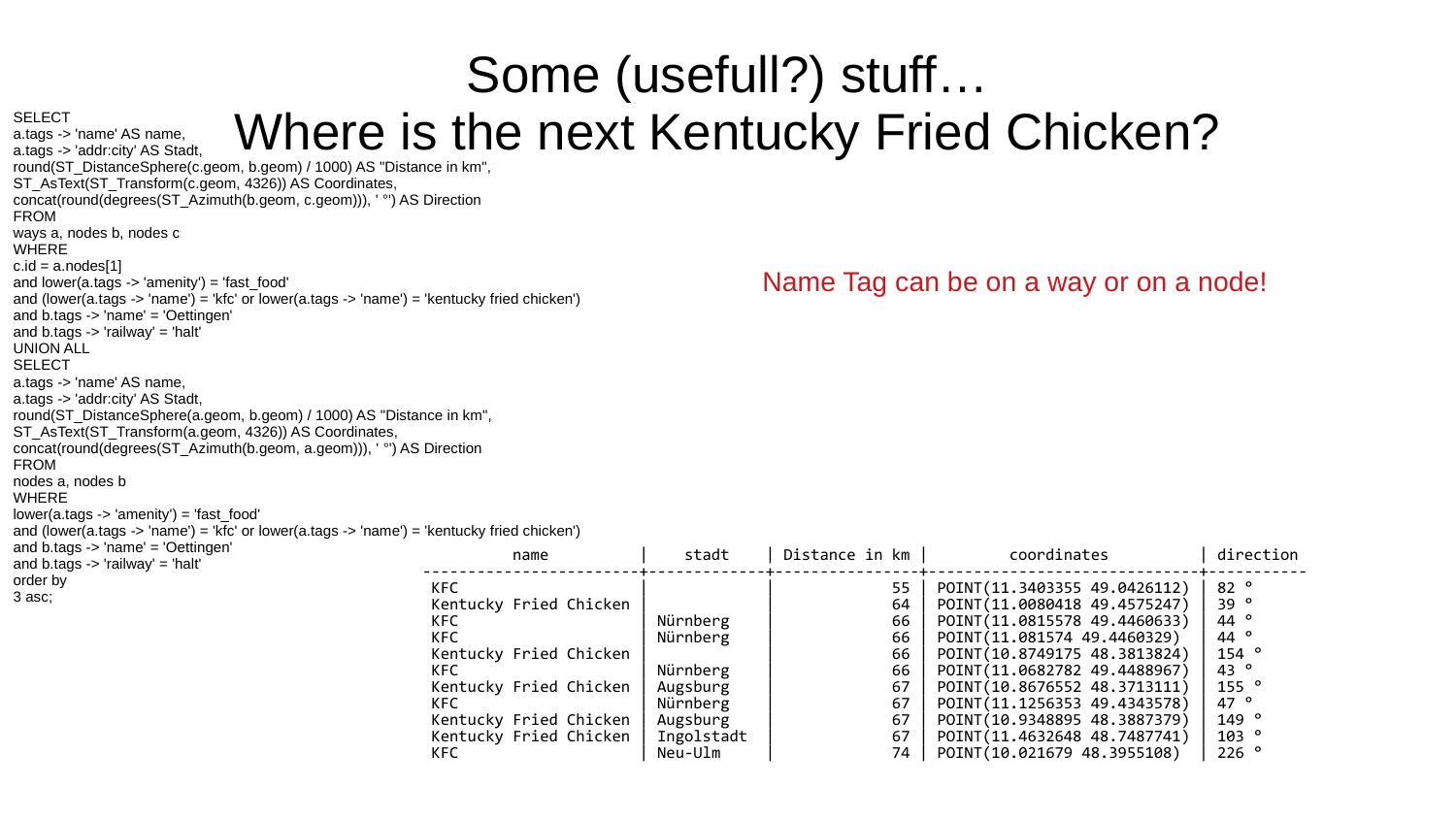### Some (usefull?) stuff… Where is Hetzner if we only got the address? (Geocoding)

SELECT nodes FROM ways **WHERE** tags -> 'addr:housenumber' = '25' and tags -> 'addr:street' = 'Industriestraße' and tags -> 'addr:postcode' = '91710' and tags -> 'addr:city' = 'Gunzenhausen';

nodes and the contract of the contract of the contract of the contract of the contract of the contract of the contract of the contract of the contract of the contract of the contract of the contract of the contract of the

-------------------------------------------------------------------------------------------------------------------------------------------------- {2436744740,2436744741,2436744743,2436744744,2436744745,2486322519,2436744747,2436744748,2436744749,2436744751,2436744752,2436744753,2436744740}  $(i$  row)

SELECT \*, ST\_AsText(ST\_Transform(geom, 4326)) FROM nodes where id = 2436744740;

|            | version | user id | tstamp              | changeset id | tags | geon                                                                            |  |
|------------|---------|---------|---------------------|--------------|------|---------------------------------------------------------------------------------|--|
| 2436744740 |         | Ø.      | 2013-10-07 13:59:28 |              |      | 0101000020E61000006F6AA0F99C8F2540365B79C9FF8F4840 POINT(10.7804945 49.1249935) |  |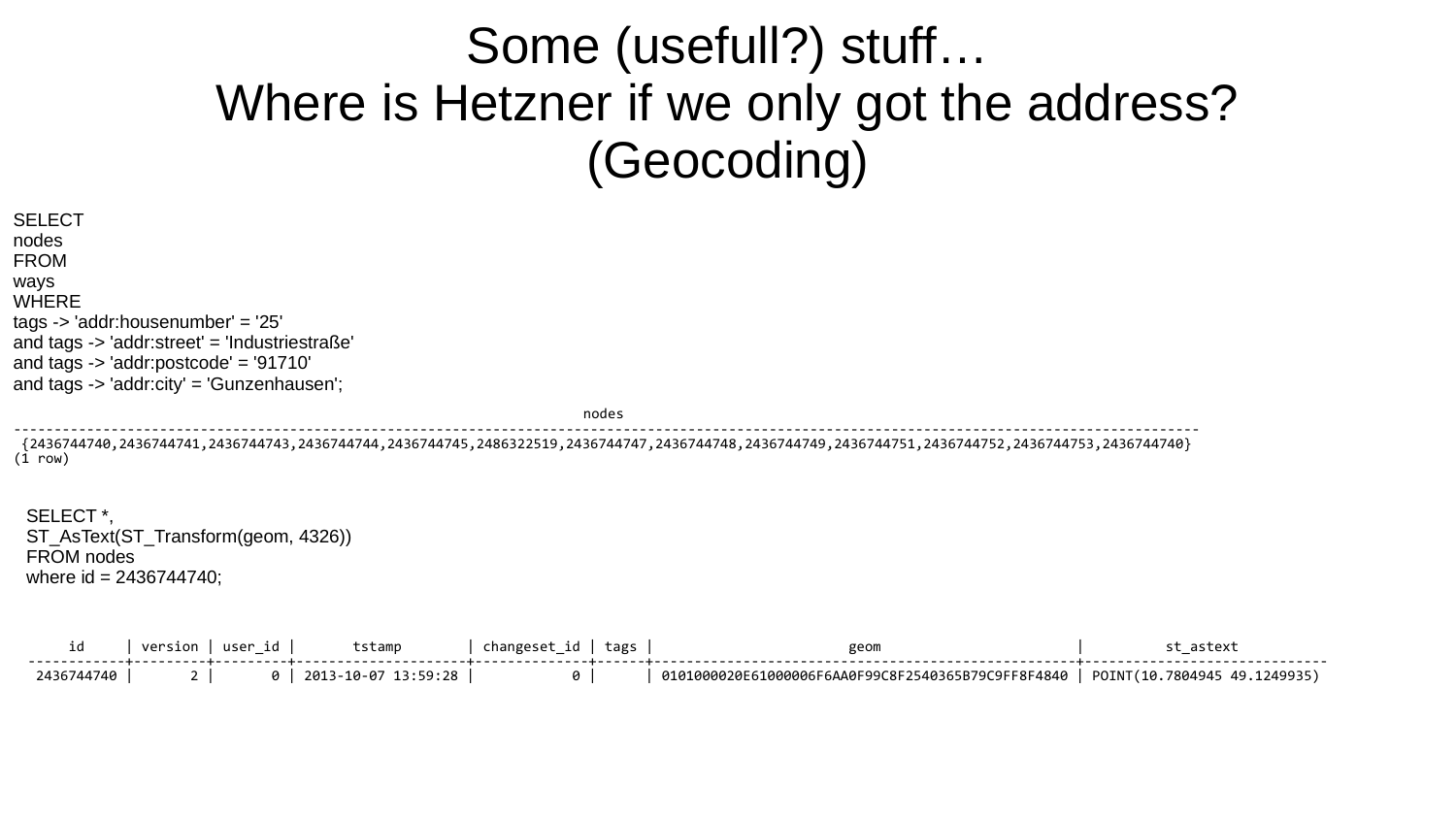### Some (usefull?) stuff… What is around our actual 2 km of our GPS Location? SELECT (Reverse Geocoding)

(ST\_DistanceSphere(ST\_GeomFromText('POINT(10.579172 49.298858)', 4326), ST\_Transform(geom, 4326))/1000) AS "Distance in km", degrees(ST\_Azimuth(ST\_GeomFromText('POINT(10.579172 49.298858)', 4326), geom)) AS Direction FROM nodes WHERE (ST\_DistanceSphere(ST\_GeomFromText('POINT(10.579172 49.298858)', 4326), ST\_Transform(geom, 4326))/1000) < 2 and tags  $\rightarrow$  'name'  $I =$  " UNION ALL SELECT a.tags -> 'name' AS name, (ST\_DistanceSphere(ST\_GeomFromText('POINT(10.579172 49.298858)', 4326), ST\_Transform(b.geom, 4326))/1000) AS "Distance in km", degrees(ST\_Azimuth(ST\_GeomFromText('POINT(10.579172 49.298858)', 4326), b.geom)) AS Direction FROM ways a, nodes b **WHERE**  $b.id = a.nodes[1]$ and (ST\_DistanceSphere(ST\_GeomFromText('POINT(10.579172 49.298858)', 4326), ST\_Transform(b.geom, 4326))/1000) < 2 and a.tags -> 'name' != '' ORDER BY 2 ASC; example the manner and the property of the political politics in km | direction ------------------------------------------------------------------+----------------+------------------- Hauptstelle | 0.00470371505 | 345.351163212131 Packstation 117 | 0.01174393515 | 302.981744768006<br>Bahnhofsplatz | 0.02204542948 | 276.983370705694 Bahnhofsplatz | 0.02204542948 | 276.983370705694 IHK-Geschäftsstelle Ansbach | 0.03274358952<br>| 2.03274358952 | 344.5493333878872 Luitpold-Brunnen | 0.03373878872 | 288.434948823069 Tradebyte Software GmbH | 0.03676775318<br>HSTR | 366.525240787 HST8 | 0.04926204787 | 287.981579218787 Ansbach - Bahnhof | 0.05008066041 | 17.7342975077383 HST8 | 0.0528900007 | 291.269486388738 Bahnhofstraße | 0.05503531369 | 318.259401551632<br>Ansbach | 0.05571847052 | 184.25073149902 Ansbach | 0.05571847052 | 184.25073149902 294.130454197957 Gewerbegebiet Bahnhofstraße | 0.06461409125 | 3.59722259643559<br>HST12 | 0.06684025068 | 294.208593141357 0.06684025068 294.208593141357<br>0.06767025403 255.725206216893 Bundespolizei Ansbach | 0.06767025403 | 255.725206216893 HST6 | 0.07909885029 | 274.829383013845 HST11 | 0.080645623 | 285.155475611995 279.172036790627 Bischof-Meiser-Straße | 0.08895764229 | 319.496065423954

Name Tag can be on a way or on a node!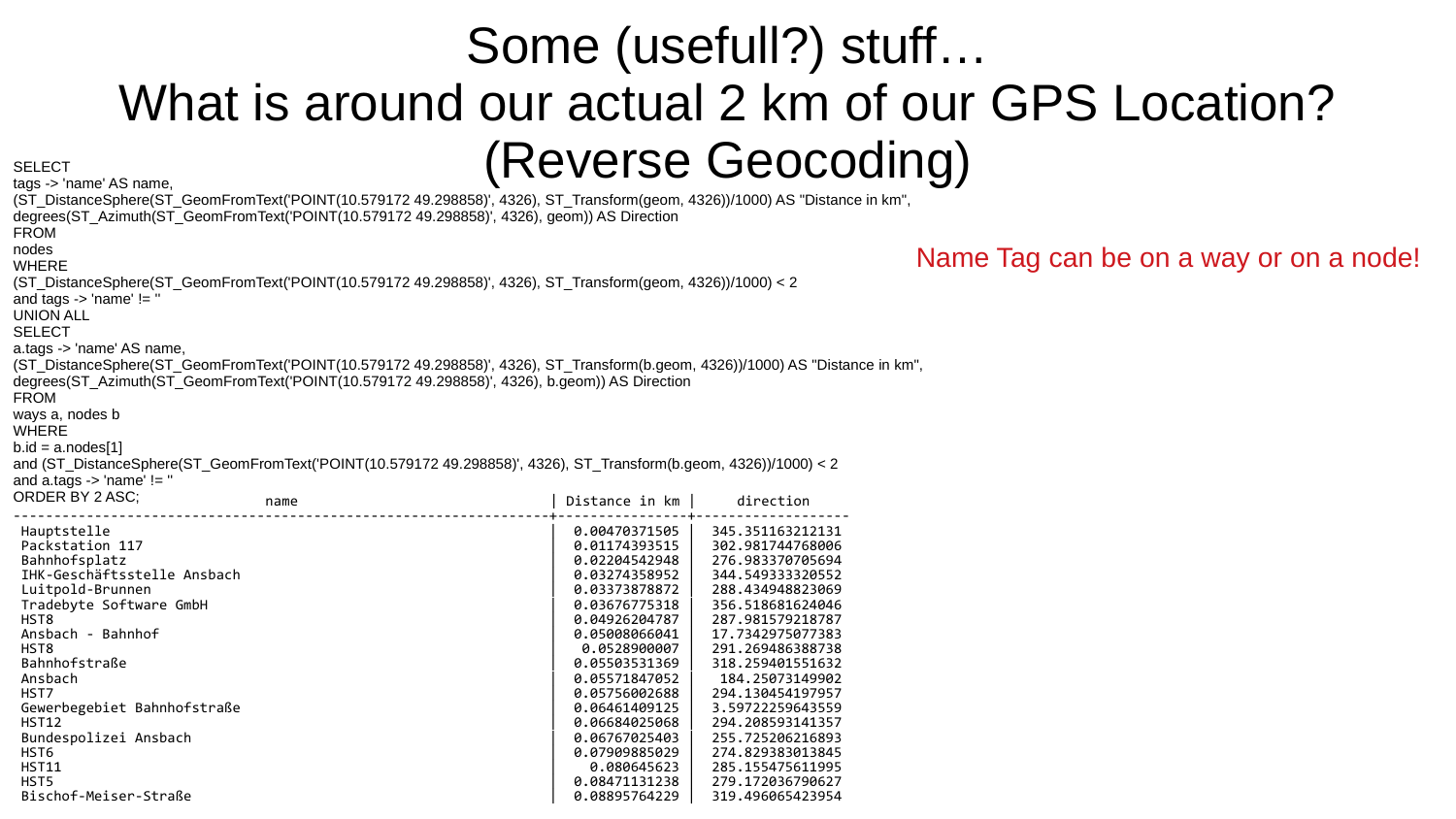## Whats with these fancy maps?

Maps are generated from selected nodes (and height information from other free sources like SRTM (Nasa Shuttle Radar Topography Mission)). So every map is different!

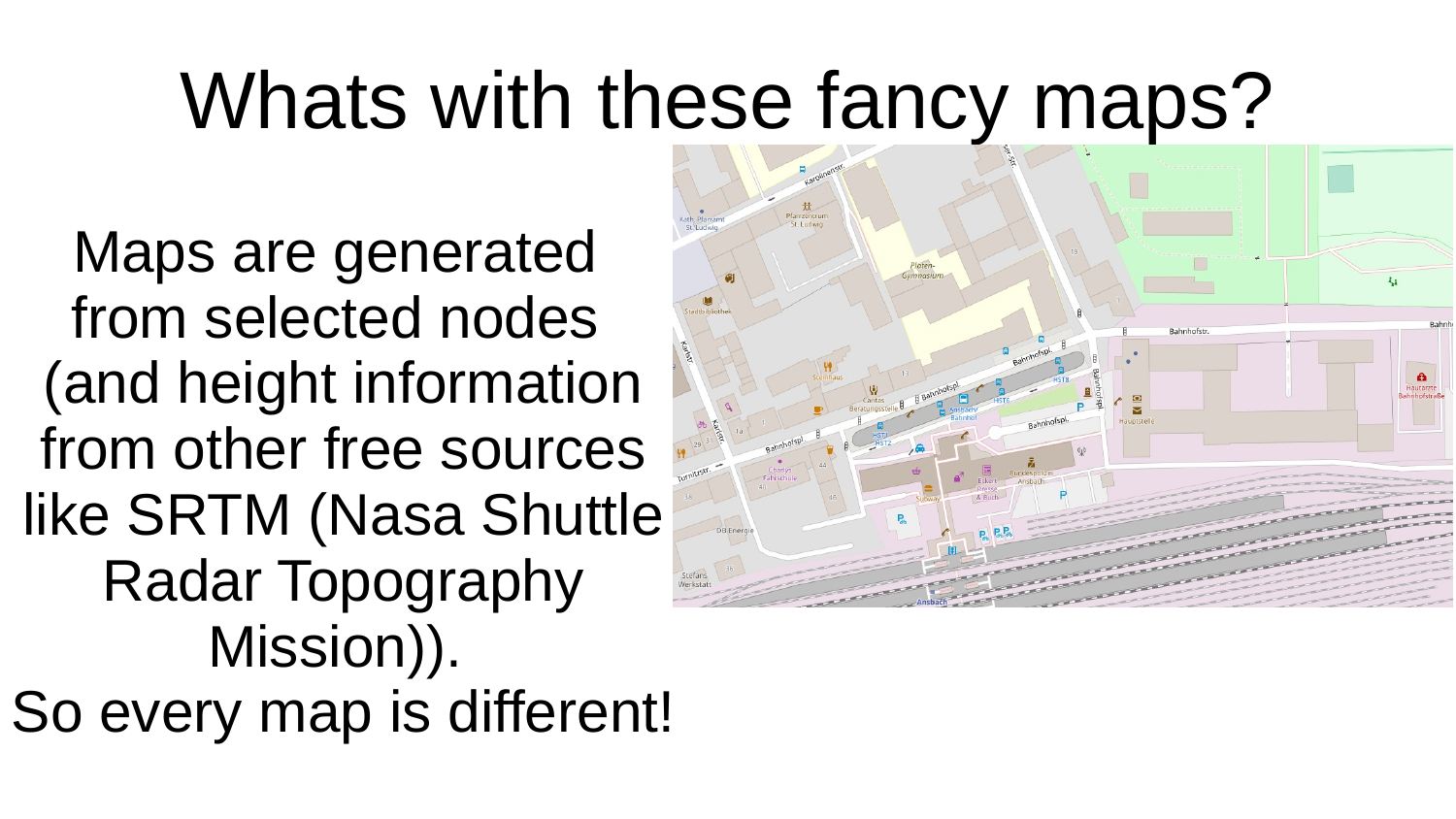### Commands used… (Ubuntu 18.04)

```
sudo apt-get install postgresql postgis osmosis
sudo -u postgres createuser -U postgres -d -e -E -l -P -r -s gisuser
                psql -U gisuser -h 127.0.0.1 postgres
                        create database gisdb;
                            \connect gisdb
                      create extension postgis;
                       create extension hstore;
                                   \setminusa
```
psql -U gisuser -h  $127.0.0.1$  gisdb  $\langle$ /usr/share/doc/osmosis/examples/pgsnapshot\_schema\_0.6.sql

wget <http://download.geofabrik.de/europe/germany/bayern-latest.osm.pbf>

osmosis --read-pbf bayern-latest.osm.pbf --log-progress --write-pgsql database=gisdb host=127.0.0.1 user=gisuser password=gispass -> Patience! (~30 minutes)

psql -U gisuser -h 127.0.0.1 gisdb